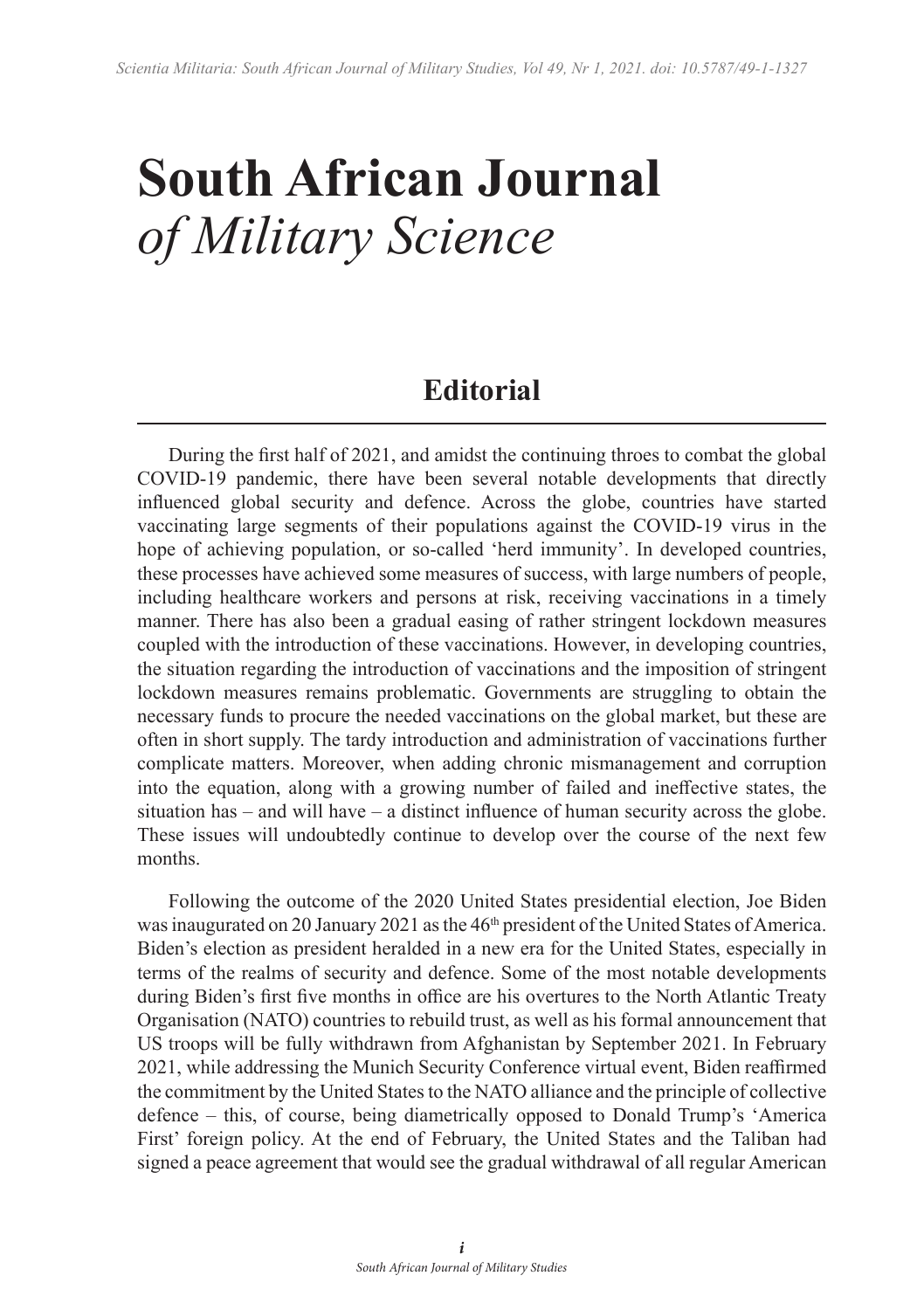troops from Afghanistan. In April, the Biden administration formally announced that they expect the withdrawal of troops to be completed by 11 September 2021, a decision that was mirrored by other NATO troop-contributing countries. The withdrawal of US troops in theory signals the end of a twenty-year-long deployment to Afghanistan that followed in the wake of the 9/11 attacks. However, while the withdrawal of US troops from Afghanistan is generally welcomed, it comes with several caveats. The withdrawal of US troops may leave a power vacuum within the country, which may see the collapse of the Afghan government that could result in a takeover by the Taliban. The worst case scenario would be the outbreak of a fresh Afghan civil war.

The rising Israeli–Palestinian tensions remain a cause for concern too, more especially following the outbreak of violence across Gaza and Israel in early May. The recent conflict, which has been marked by several indiscriminate attacks from both sides, occurs against the backdrop of mounting religious tensions and a recent court decision that would allow for the removal of Palestinian families from an East Jerusalem neighbourhood. The conflict, which has been marked by Hamas rocket attacks into Israel and retaliatory Israeli air strikes into Gaza, is gauged as the most violent since the so-called 'Gaza War' of 2014.

In southern Africa, the escalating conflict in the resource-rich northern province of Cabo Delgado in Mozambique between government forces and a local armed group linked to the Islamic State of Iraq and the Levant (ISIL) remains a cause for concern in terms of defence and continued security across the region. The inability of the Mozambican government to deal effectively with the insurgency in Cabo Delgado, coupled with the withdrawal of several multinational companies from the region, the use of South African mercenaries, and the recent attack on Palma, has prompted the Southern African Development Community (SADC) to reassess the security situation. This resulted in the recent SADC fact-finding mission to Mozambique to assess the situation on the ground and to decide on an appropriate regional response to the insurgency. This occurred against the backdrop of continuing pleas from Mozambique for foreign intervention to help curb the violence in Cabo Delgado. We might therefore soon see the operational deployment of SADC troops to the ungoverned space of northern Mozambique to combat the Islamist insurgents. This will of course include the deployment of the already over-stretched – and critically underfunded – South African National Defence Force (SANDF). Such a deployment will definitely test the manpower, operational capabilities and doctrine of the SANDF, who for the past twenty years or so have been involved mainly in peacekeeping missions in Africa – principally in Burundi, the Democratic Republic of the Congo and Darfur in Western Sudan. South Africans in particular will closely monitor the situation in Cabo Delgado as it develops over the coming months.

In this issue of *Scientia Militaria*, Vol. 49, No. 1, 2021, the articles consider both historic and contemporary issues related to war and conflict, as well as defence and security-related matters. As always, it is hoped that these articles will provide key insights and act as a source of influence for individuals involved in the broader ambit of military planning, operations, management and higher education.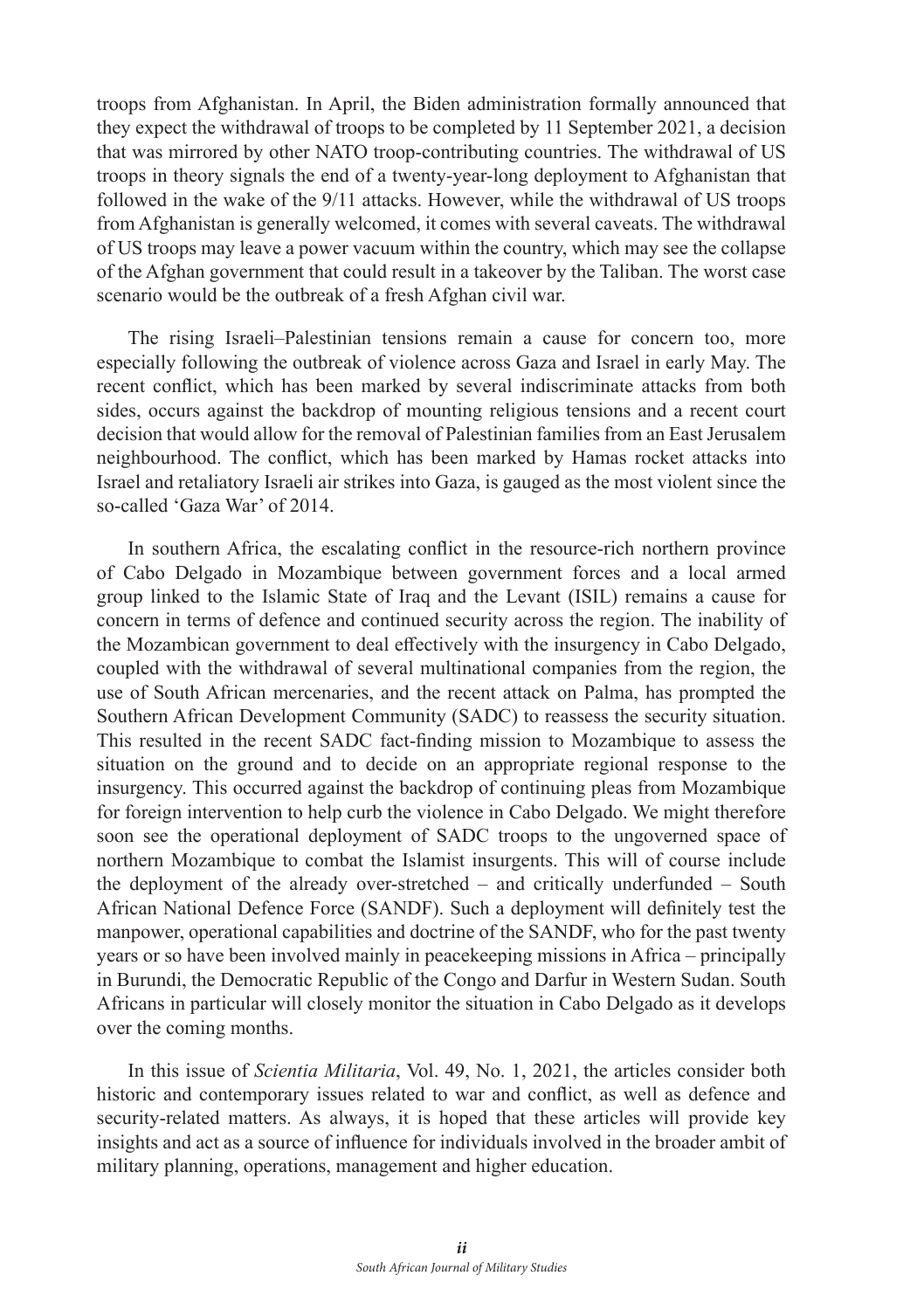In his article on the South African security predicament, Abel Esterhuyse considers the key features of the South African security agenda. Historically, this security agenda has been influenced by the unique South African threat perception, which, irrespective of the ruling entity of the day, focused on security threats emanating from outside Africa, security threats facing the country from within Africa, and security threats prevalent within the borders of the country. Esterhuyse also reflects on the ability of the human security paradigm to address the unique South African security predicament, specifically against the backdrop of the domestic and regional security agenda.

Charles van Wijk and Jarred Martin propose a new approach in their article for enhancing psychological adaptation among South African Navy sailors. They argue that the mission of the Institute for Maritime Medicine is to support and enhance the operational performance of South African Navy sailors during maritime operations, while also ensuring positive long-term mental health outcomes of sailors. In order to achieve this, Van Wijk and Martin propose that the mobilisation and/or demobilisation programmes used for ship-based maritime operations need to be reoriented towards a predict-and-promote approach. According to them, such an approach will enhance the psychological adaptation of sailors to the emotional demands of deployment as well as support more adaptive forms of mental health resilience, both before and after sea-going operations.

The article by Eben Coetzee reflects on hypersonic weapons and the future of nuclear deterrence. The development of hypersonic weapons provides unprecedented advantages in warfare in terms of the speed and agility of the missiles. The increase in the speed and agility of hypersonic missiles further drastically reduces the response time of nuclear states in the event of attack, and therefore encourages the pre-emptive use of force. Coetzee also argues that the speed and agility of hypersonic missiles are likely to render existing and future missile defences obsolete. This will lead to a situation where the failure of missile defences, coupled with a reduction in the response time of nuclear states to such attacks, in fact encourages the pre-emptive use of force. Where nuclear states are unable to field survivable second-strike forces, the stability of nuclear deterrence becomes highly problematic. Coetzee also considers the challenges, if any, which hypersonic weapons pose for the militaries of technologically less-advanced states, particularly those that primarily rely on conventional (non-nuclear) means to fend off aggressors.

In his article on the Battle of Hornkranz that took place in 1893, Piet van Rooyen reports on an overlooked event in the broader Namibian struggle for liberation. He argues that the liberation of Namibia is traditionally equated to the more recent struggle of the South West African People's Organisation, instead of against a bigger historical backdrop of anti-colonial resistance. Van Rooyen maintains that contemporary historians habitually overlook the brutal era of German colonisation when they write about the struggle for Namibian liberation. He argues that the Namibian struggle for liberation lasted nearly a century, and started for example with the battle that occurred between the Witboois and Germans at Hornkranz in April 1893.